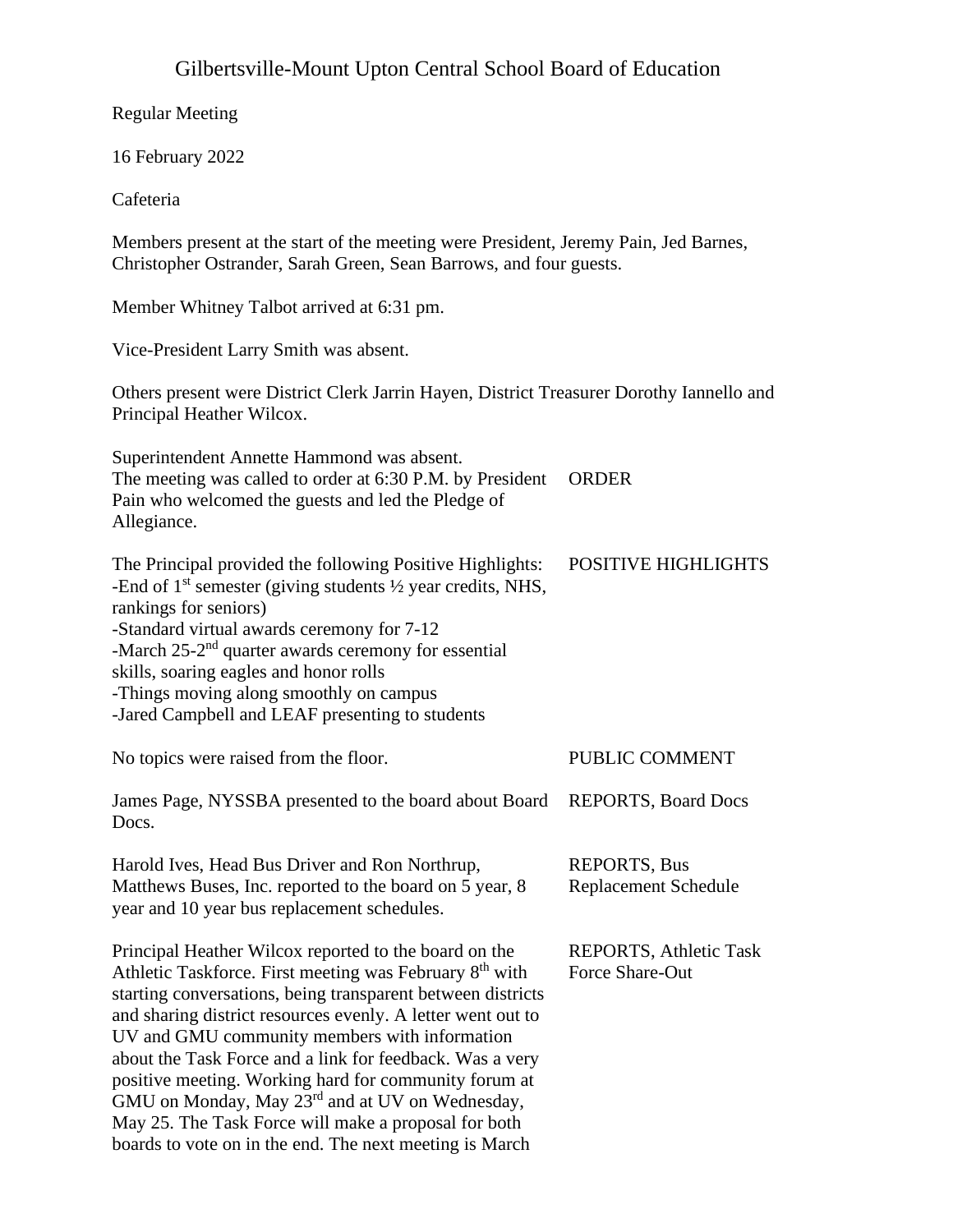1<sup>st</sup>. Community member S. H. asked if we don't merge and the homeschool team does not offer a sport but a sister school does, how does transportation work? Last year a student at GMU self-transported to Sidney for golf. Community member R.S. asked how to give feedback to the Task Force? E-mails can be sent to Mrs. Wilcox at GMU or respond to the link in the letter.

-District Clerk, Jarrin Hayen reported the results of the Bus Vote held on 01 February 2022 as follows: **PROPOSITION 1**

Shall the following resolution be adopted, to-wit: RESOLVED, shall the Gilbertsville-Mount Upton Central School District, Otsego County, New York, be authorized to purchase two 66- passenger school buses and to expend therefore a maximum estimated cost not to exceed two hundred sixty six thousand, two hundred dollars (\$266,200), including incidental expenses in connection therewith, and that \$266,200 Capital Reserve Fund monies shall be used to pay the cost thereof. YES Votes 45 NO Votes 19

The **PROPOSITION** was approved.

# **PROPOSITION 2**

Shall the following resolution be adopted, to-wit: RESOLVED, shall the Board of Education of the Gilbertsville-Mount Upton Central School District be authorized to establish a capital reserve fund pursuant to Section 3651 of the Education Law to be designated "Vehicle and Equipment Reserve Fund" in order to pay costs of the purchase of the school transportation vehicles and maintenance equipment, and, in order to accomplish the same, said Board is hereby authorized to establish the ultimate amount of such Reserve Fund not to exceed \$500,000, plus accrued interest and other investment earnings thereon, with a probable term of ten years and, to appropriate annually from available fund balance and/or other legally available funds of the School District to such Reserve Fund. YES Votes 46

NO Votes 17

The **PROPOSITION** was approved.

District Treasurer Dorothy Iannello reviewed current numbers for the 2022-2023 budget with the board.

District Clerk Jarrin Hayen informed the board of the following: -CASSC's School Boards Institute Workshops: "Civil and

Effective Board Meetings & Building Relationships

REPORTS, Bus Vote Results

REPORTS, Budget Review

INFORMATION FOR **MEMBERS**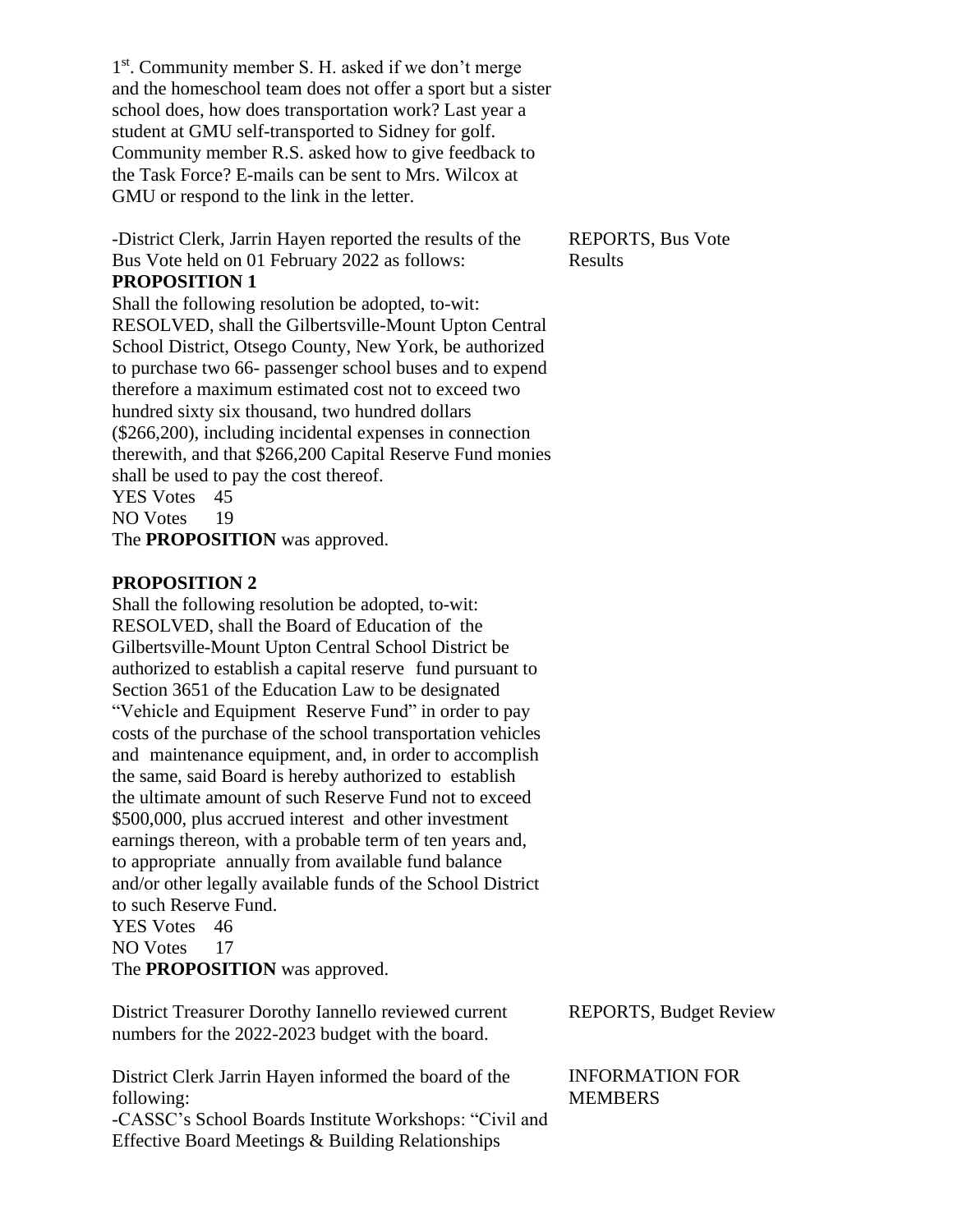| through Community Engagement" virtual on March 24,<br>2022 and "Superintendent Evaluation Workshop,<br>Developing and Supporting Effective Superintendents" on<br>April 1, 2022.<br>-PK-12 Technology Plan & Curriculum Framework: for<br>board to see, required to submit to NYS.                                              |                                           |
|---------------------------------------------------------------------------------------------------------------------------------------------------------------------------------------------------------------------------------------------------------------------------------------------------------------------------------|-------------------------------------------|
| The board convened in executive session at 7:52 p.m. to<br>discuss the employment history of particular persons on a<br>motion by Talbot, seconded by Barrows and passed<br>unanimously.                                                                                                                                        | <b>EXECUTIVE SESSION</b>                  |
| The board reconvened in open session at 8:09 p.m. p.m.<br>on a motion by Barnes, seconded by Talbot and passed<br>unanimously.                                                                                                                                                                                                  |                                           |
| The board discussed the Board of Education Scholarship.<br>They agreed that 3-\$300 scholarships will be given out<br>this year at graduation.                                                                                                                                                                                  | <b>BOARD DISCUSSION</b>                   |
| Minutes from the 12 January 2022 regular meeting were<br>unanimously approved on a motion by Barrows, seconded<br>by Talbot. For the motion six, opposed none. Motion<br>carried.                                                                                                                                               | <b>MINUTES</b>                            |
| Minutes from the 01 February 2022 special meeting were<br>unanimously approved on a motion by Barrows, seconded<br>by Talbot. For the motion six, opposed none.                                                                                                                                                                 |                                           |
| The proposed 16 February 2022 Regular Consent Agenda<br>was unanimously adopted as amended on a motion by<br>Barnes, seconded by Ostrander. For the motion six,<br>opposed none. Motion carried.                                                                                                                                | <b>AGENDA</b>                             |
| Board Member Barrows made the motion, seconded by<br>Board Member Talbot, RESOLVED: Upon the<br>recommendation of the Superintendent of Schools, to<br>accept/approve the 16 February 2022 CSE/CPSE Consent<br>Agenda. The meeting dates include January 15 $\&$ 25,<br>2022. For the motion six, opposed none. Motion carried. | <b>CSE/CPSE CONSENT</b><br><b>AGENDA</b>  |
| Board Member Talbot made the motion, seconded by<br>Board Member Green, RESOLVED: Upon the<br>recommendation of the Superintendent of Schools, to<br>accept/approve the 16 February 2022, Financial Consent<br>Agenda. For the motion six, opposed none. Motion<br>carried.                                                     | <b>FINANCIAL CONSENT</b><br><b>AGENDA</b> |
| <b>Financial Reports</b>                                                                                                                                                                                                                                                                                                        |                                           |

To accept the financial reports for January 2022.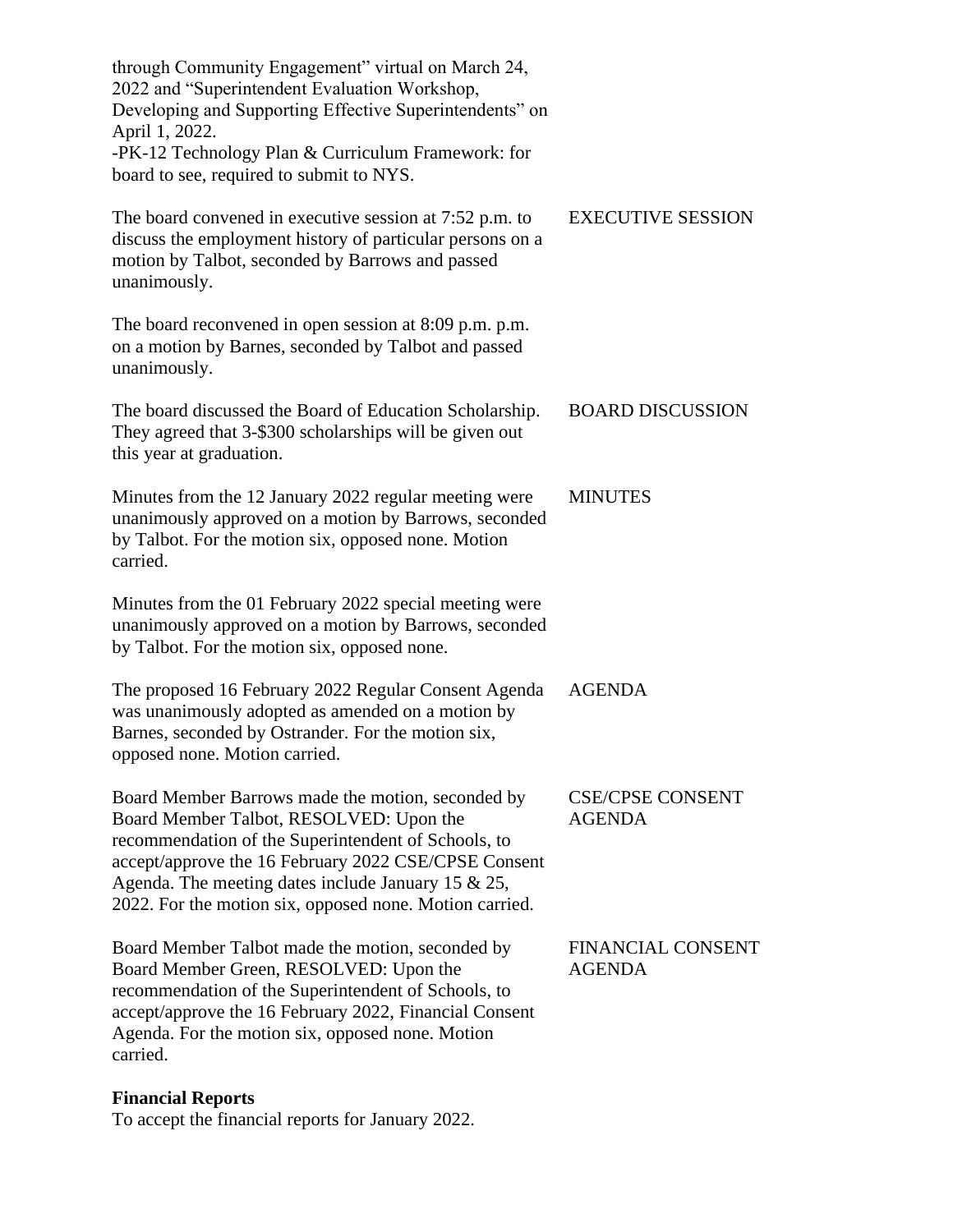# **Corrective Action Plan**

To approve the corrective action plan.

# **Amend IRS Mileage Reimbursement Rate**

To amend the IRS Mileage Reimbursement rate from .56 cents (approved on July 1, 2021) to .57.5 cents per mile, effective January 1, 2022.

Board Member Talbot made the motion, seconded by Board Member Barrows, RESOLVED: Upon the recommendation of the Superintendent of Schools, to accept/approve the 16 February 2022, Personnel Consent Agenda. For the motion six, opposed none. Motion carried.

#### **Aide**

To appoint Zea Beckwith as an Aide, effective January 31, 2022. All benefits are per the CSEA contract.

#### **Substitutes**

To appoint the following as **non-certified** substitutes, effective February 16, 2022, pending fingerprint clearance: Lauren Chamberlain Althea Levenson

# **Maternity Leave**

To approve maternity leave for Mackenzie Talbot, beginning on or about March 19, 2022, with an expected return date of on or about April 29, 2022.

#### **Spring Coaching Recommendations**

To appoint the following coaches for the 2021-2022 winter sports season: Girls' Varsity Softball– Sandra Bonczkowski Girls' Modified Softball-Abbey Beaver Varsity Track & Field– Tara Finch

All coaches are pending the following requirements: first aid certification, CPR/AED certification, concussion certification, DASA certification, and fingerprint clearance.

#### **Paternity Leave**

To approve paternity leave for Darin Trass beginning on or about May 7, 2022 with an expected return date of on or about June 21, 2022.

Board Member Talbot made the motion, seconded by Board Member Ostrander, RESOLVED: Upon the

NEW ITEMS CONSENT AGENDA

#### PERSONNEL CONSENT AGENDA